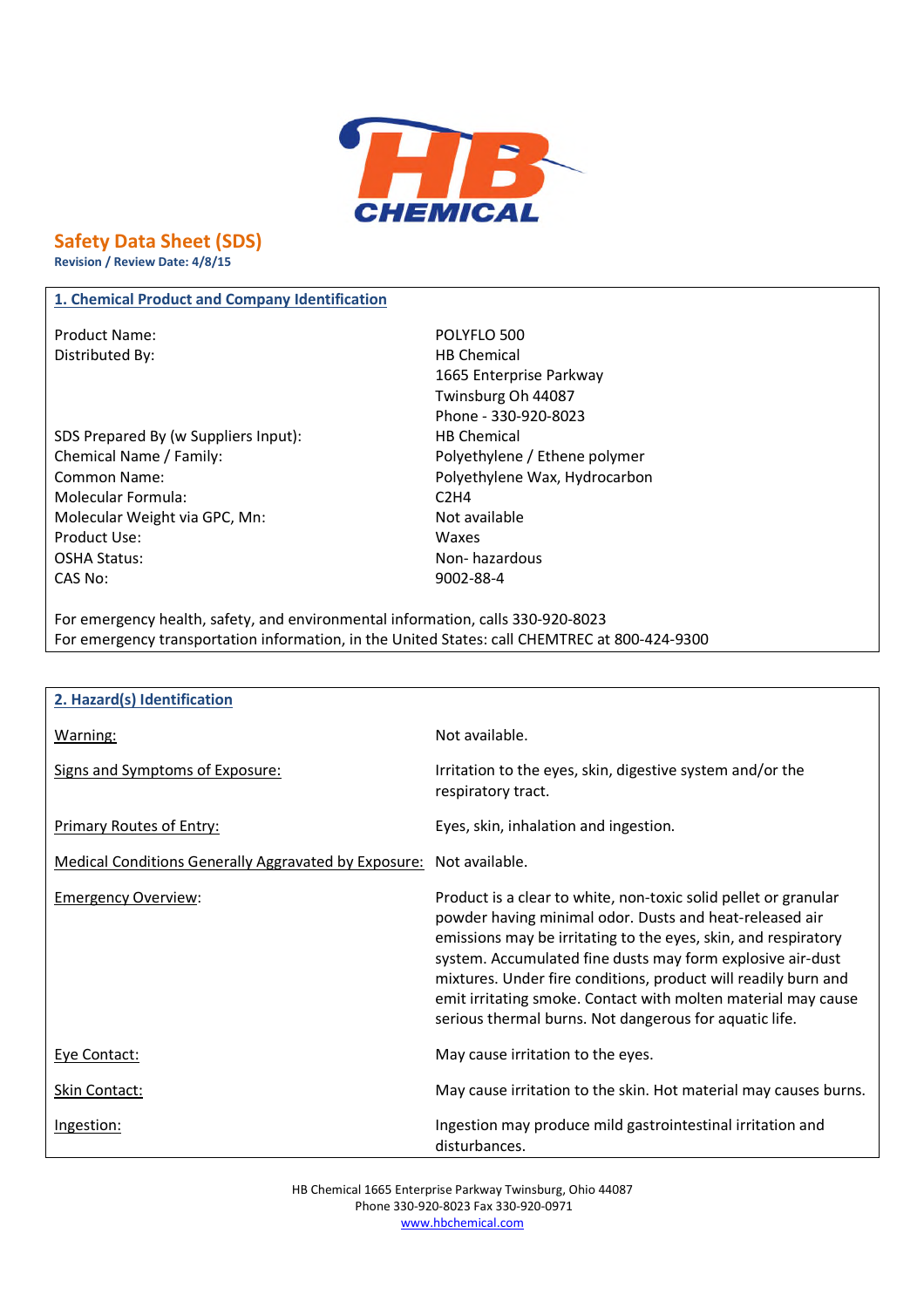| Inhalation:                     |                | oedema and a possible asthma-like response. | Inhalation of fine particles may cause respiratory irritation.<br>Thermal processing fumes may cause irritation, pulmonary                                                                                                                            |
|---------------------------------|----------------|---------------------------------------------|-------------------------------------------------------------------------------------------------------------------------------------------------------------------------------------------------------------------------------------------------------|
| NFPA Rating:                    | Health-0.      | Fire-1.                                     | Reactivity-0                                                                                                                                                                                                                                          |
| <b>HMIS Hazard Ratings:</b>     | Health-0,      | Flammability-1,                             | Reactivity - 0                                                                                                                                                                                                                                        |
| HMIS limitation statement:      |                |                                             | The HMIS hazard ratings numbers are meant to give a quick<br>indication of the relative hazards associated with the product.<br>All of the information contained in the SDS should be consulted<br>to assist with the safe handling of this material. |
| Principal Hazardous Components: | Not available. |                                             |                                                                                                                                                                                                                                                       |

| 3. Composition / Information on Ingredients |                    |                     |
|---------------------------------------------|--------------------|---------------------|
| Weight Percent / Typical                    | Component Identity | CAS Registry Number |
| 100%                                        | Polyethylene Wax   | 9002-88-4           |

| <b>4. First Aid Measures</b> |                                                                                                                                                            |
|------------------------------|------------------------------------------------------------------------------------------------------------------------------------------------------------|
| Inhalation:                  | If discomfort is experienced, move victim away from exposure<br>and into fresh air. Administer oxygen if breathing is difficult.                           |
| Eyes:                        | Flush eyes with copious quantities of water while holding<br>eyelids open. If symptoms persist or if there is any visual<br>difficulty, consult physician. |
| Skin:                        | Wash off with soap and water. If burned by material, cool with<br>water and seek medical attention.                                                        |
| Ingestion:                   | Do not induce vomiting. Seek medical attention. If individual is<br>drowsy, do not give anything by mouth.                                                 |

| <b>5. Fire-Fighting Measures</b>      |                                                                                                                                                                                                                     |
|---------------------------------------|---------------------------------------------------------------------------------------------------------------------------------------------------------------------------------------------------------------------|
| Suitable Extinguishing Media:         | Water Spray, Dry Chemical, Carbon Dioxide CO2, Foam.                                                                                                                                                                |
| Special Fire Fighting Procedures:     | Firefighters should wear proper protective equipment and self-<br>contained breathing apparatus with full face piece operated in<br>positive pressure mode. Keep fire-exposed containers cool using<br>water spray. |
| <b>Hazardous Combustion Products:</b> | Carbon dioxide, carbon monoxide.                                                                                                                                                                                    |
| Unusual fire and explosion hazards:   | Contact with strong oxidizers may cause fire or explosion.                                                                                                                                                          |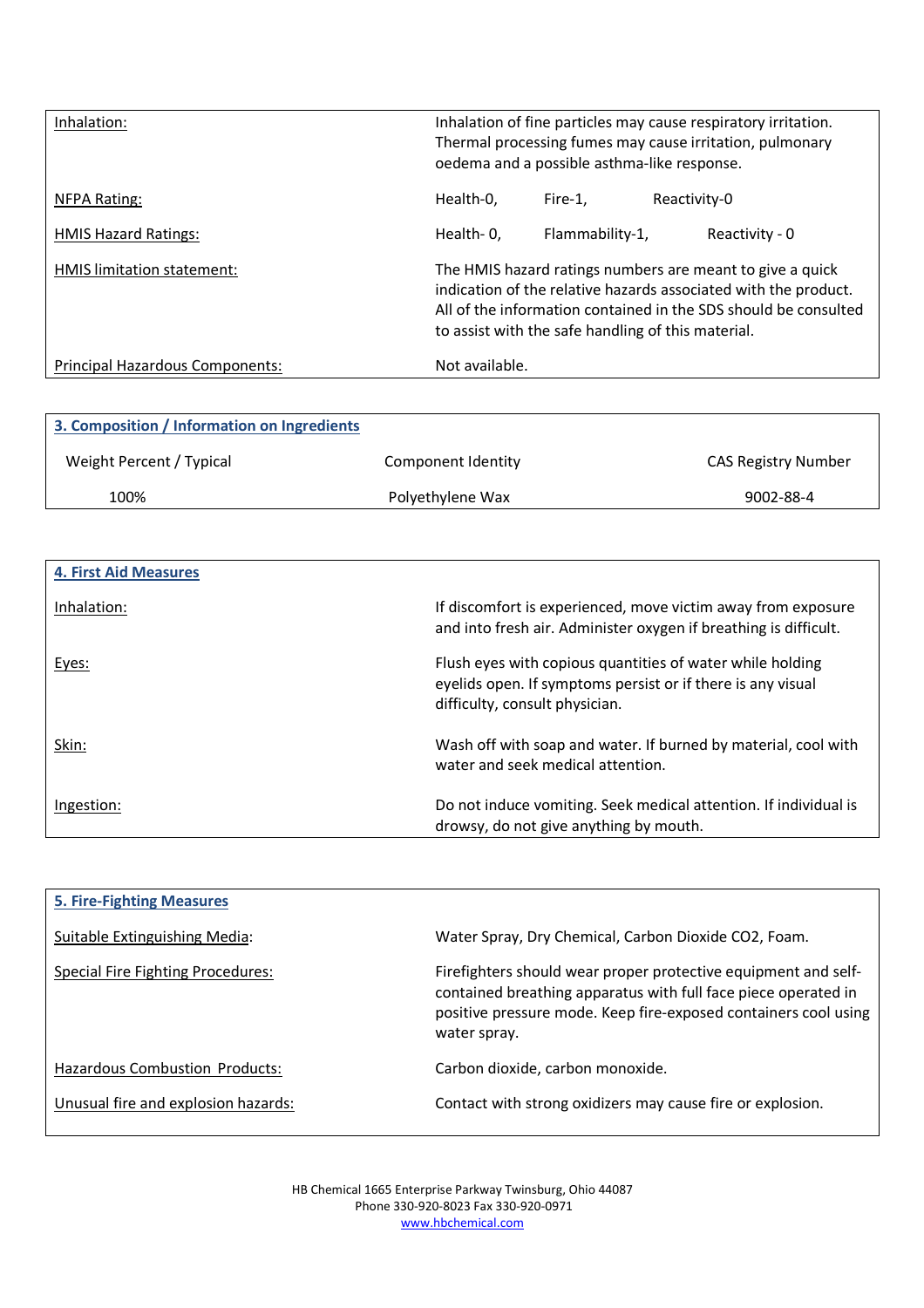| <b>6. Accidental Release Measures</b><br>Steps to be taken in case material is spilled: | Wear appropriate personal protective equipment. Dike to<br>prevent material from spreading or entering waterways. Sweep<br>up and shovel into suitable container for disposal. Avoid dust<br>formation. |
|-----------------------------------------------------------------------------------------|---------------------------------------------------------------------------------------------------------------------------------------------------------------------------------------------------------|
| Environmental Disposal Information:                                                     | Do not let material enter water ways.                                                                                                                                                                   |
| Waste Disposal:                                                                         | Dispose in accordance with all federal, state and local<br>environmental regulations.                                                                                                                   |

| 7. Handling and Storage              |                                                                                                                                                                                                                                                                                                                                                                                                                                                                                                                                                                                                                                                  |
|--------------------------------------|--------------------------------------------------------------------------------------------------------------------------------------------------------------------------------------------------------------------------------------------------------------------------------------------------------------------------------------------------------------------------------------------------------------------------------------------------------------------------------------------------------------------------------------------------------------------------------------------------------------------------------------------------|
| <b>Empty Containers:</b>             | Not available.                                                                                                                                                                                                                                                                                                                                                                                                                                                                                                                                                                                                                                   |
| Precautions to be taken in handling: | Keep container closed. Handle and open containers with care.<br>Do not handle or store near an open flame, heat or other<br>sources of ignition. Protect material from direct sunlight.<br>Material will accumulate static charges which may cause an<br>electrical spark (ignition source). Use proper bonding and/or<br>grounding procedures. Provide appropriate exhaust ventilation<br>at places where dust is formed. Further processing of solid<br>materials may result in the formation of combustible dusts. The<br>potential for combustible dust formation should be taken into<br>consideration before additional processing occurs. |
| Storage:                             | Keep container tightly closed in a dry and well-ventilated area.<br>Isolate from incompatible materials and extreme heat.                                                                                                                                                                                                                                                                                                                                                                                                                                                                                                                        |

| 8. Exposure Controls / Personal Protection |                                                                                                                                                                                                |
|--------------------------------------------|------------------------------------------------------------------------------------------------------------------------------------------------------------------------------------------------|
| <b>Exposure Controls:</b>                  | Contains no substances with occupational exposure limit values.                                                                                                                                |
| <b>Respiratory Protection:</b>             | When ventilation is not adequate, use of NIOSH approved<br>organic vapor cartridge is recommenced. In emergency<br>situations, the use of a self-contained breathing unit may be<br>necessary. |
| Ventilation:                               | Use general or local exhaust ventilation.                                                                                                                                                      |
| Hand protection:                           | Wear gloves.                                                                                                                                                                                   |
| <b>Eye Protection:</b>                     | Wear safety goggles.                                                                                                                                                                           |
| <b>Skin and Body Protection:</b>           | Wear impervious clothing.                                                                                                                                                                      |
| <b>Other Precautions:</b>                  | Wash with soap and water before eating, drinking or using toilet<br>facilities. Launder contaminated clothing before reuse.                                                                    |
| Decontamination Facilities:                | Eye bath, washing facilities (sinks / showers).                                                                                                                                                |

HB Chemical 1665 Enterprise Parkway Twinsburg, Ohio 44087 Phone 330-920-8023 Fax 330-920-0971 www.hbchemical.com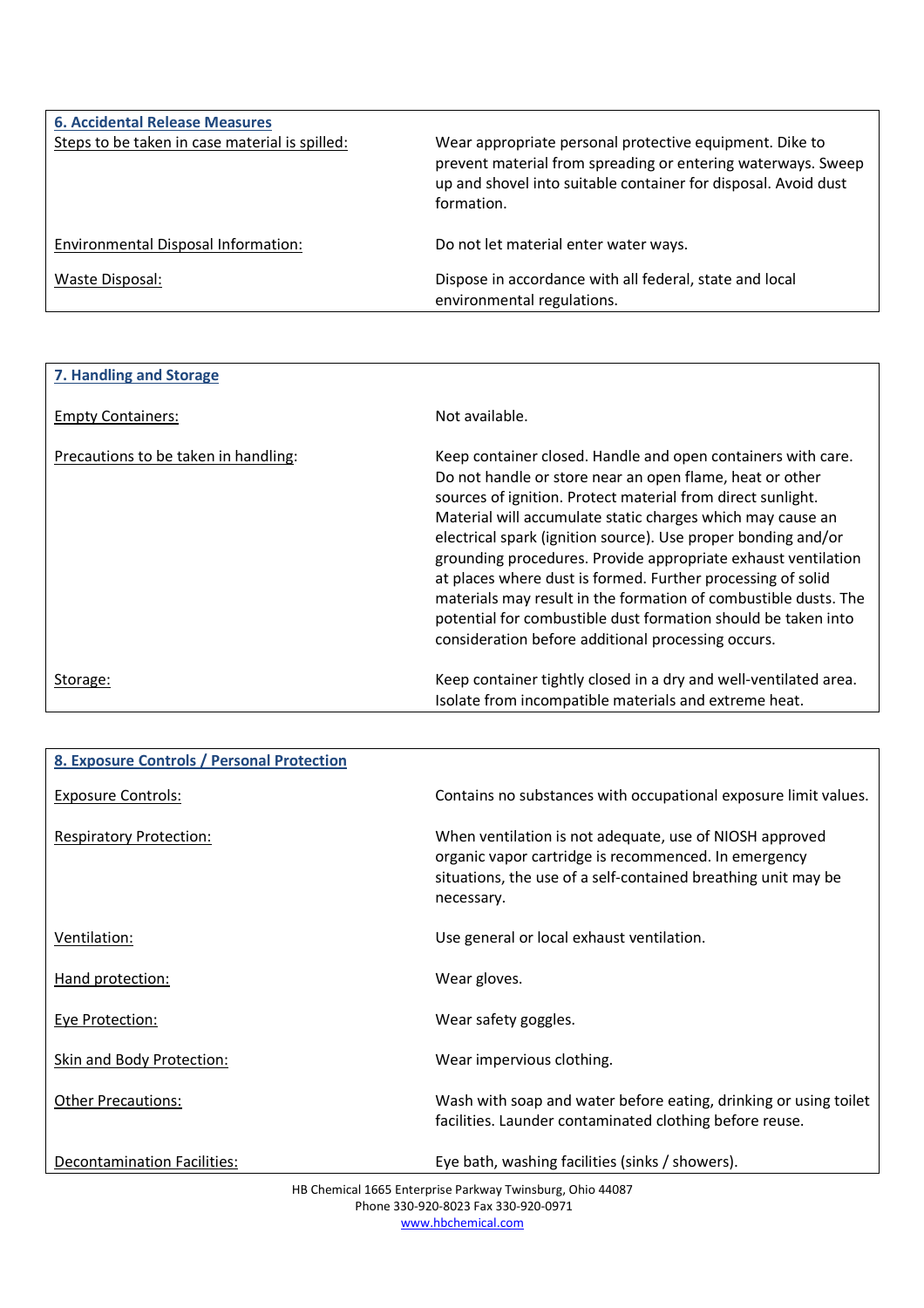| 9. Physical and Chemical Properties        |                               |
|--------------------------------------------|-------------------------------|
| Physical Form:                             | White pastilles/ Powder       |
| Appearance & Odor:                         | Flaked white solid / odorless |
| <b>Specific Gravity:</b>                   | $0.92 - 0.97$                 |
| Softening Point, R&B:                      | 235-245°F                     |
| Solubility in Water:                       | Insoluble                     |
| Flash Point, TAG CC F:                     | 400-500°F.                    |
| Percent Volatiles (by weight):             | Not available.                |
| Evaporation Rate (Water ~ I):              | Not available.                |
| Vapor Pressure (mm Hg):                    | Not available.                |
| Vapor Density (Air ~ I):                   | Not available.                |
| Boiling Point (°F) Initial:                | Not available.                |
| Auto ignition Temperature, <sup>o</sup> C: | 649°F (350°C)                 |
| Flammable Limits, %(V):                    | Not available.                |
| Melting point:                             | Not available.                |
| Density:                                   | 0.962 g/mL at 25 °C           |

| <b>10. Stability and Reactivity</b>   |                                                 |
|---------------------------------------|-------------------------------------------------|
| Stability:                            | This product is stable under normal conditions. |
| Incompatibility (Materials to Avoid): | Material reacts with strong oxidizing agents.   |
| Conditions to Avoid:                  | Avoid extreme heat.                             |
| Hazardous Polymerization:             | Hazardous polymerization will not occur.        |
| Hazardous Decomposition:              | Carbon monoxide, carbon dioxide.                |

| <b>11. Toxicological Information</b>                                                       |                |  |
|--------------------------------------------------------------------------------------------|----------------|--|
| This material is not listed as a carcinogen or potential carcinogen by NTP, IARC, or OSHA. |                |  |
| OSHA Permissible Exposure Limit:                                                           | Not available. |  |
| ACGIH Threshold Limit Value:                                                               | Not available. |  |

HB Chemical 1665 Enterprise Parkway Twinsburg, Ohio 44087 Phone 330-920-8023 Fax 330-920-0971 www.hbchemical.com